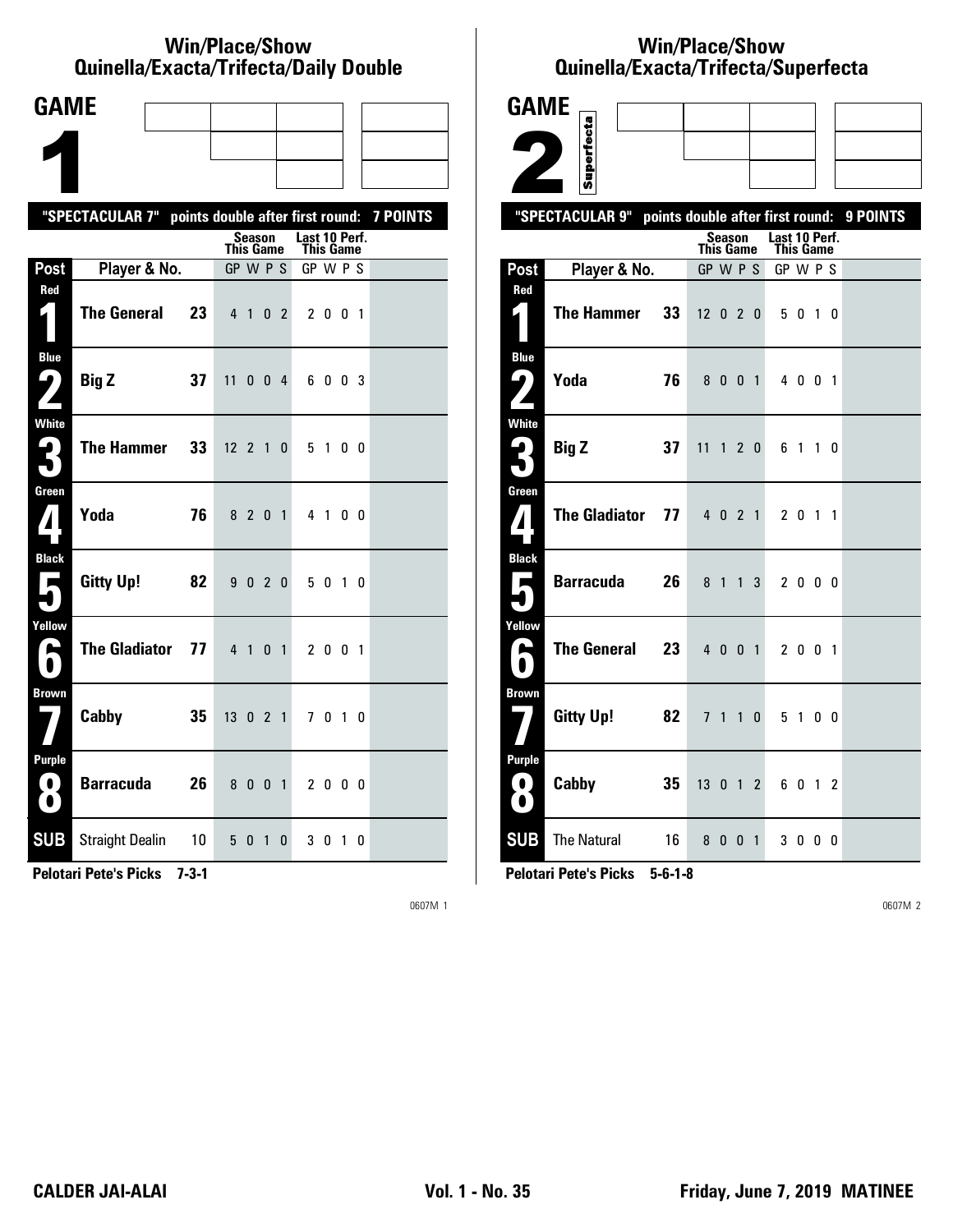### **Win/Place/Show Quinella/Exacta/Trifecta/Pick 5**

| <b>GAME</b>                                     |                                                           |    |                  |                |                |                |               |              |              |   |  |
|-------------------------------------------------|-----------------------------------------------------------|----|------------------|----------------|----------------|----------------|---------------|--------------|--------------|---|--|
|                                                 |                                                           |    |                  |                |                |                |               |              |              |   |  |
|                                                 |                                                           |    |                  |                |                |                |               |              |              |   |  |
|                                                 |                                                           |    |                  |                |                |                |               |              |              |   |  |
|                                                 | "SPECTACULAR 7" points double after first round: 7 POINTS |    |                  | <b>Season</b>  |                |                | Last 10 Perf. |              |              |   |  |
|                                                 |                                                           |    | <b>This Game</b> |                |                |                |               | This Game    |              |   |  |
| Post<br>Red                                     | Player & No.                                              |    | GP W P S         |                |                |                | GP W P S      |              |              |   |  |
| $\zeta$                                         | <b>Barracuda</b>                                          | 26 | $10 \t 4 \t 1$   |                |                | $\mathbf{1}$   |               | 2 0 0 0      |              |   |  |
| <b>Blue</b><br>( فا<br>$\overline{\phantom{a}}$ | <b>The Gladiator</b>                                      | 77 | 3 <sub>0</sub>   |                | 0 <sub>0</sub> |                | $\mathbf{1}$  |              | 000          |   |  |
| <b>White</b><br>3                               | <b>Gitty Up!</b>                                          | 82 | 13               | $\mathbf{0}$   | $\mathbf{0}$   | $\overline{1}$ |               | 4000         |              |   |  |
| Green<br>$\mathbf{Z}$                           | <b>Big Z</b>                                              | 37 | 11               |                | $0 \t3 \t2$    |                |               | 6021         |              |   |  |
| <b>Black</b><br>$\blacksquare$                  | Cabby                                                     | 35 | 17               | $\mathbf{1}$   |                | 3 <sub>2</sub> |               | 7021         |              |   |  |
| Yellow<br>A                                     | Yoda                                                      | 76 | 8                | 0              | $\mathbf{0}$   | $\overline{1}$ |               | 4 0 0 1      |              |   |  |
| <b>Brown</b>                                    | <b>The General</b>                                        | 23 |                  | 7 <sub>0</sub> | $\overline{1}$ | $\overline{2}$ |               | 3 0 0 1      |              |   |  |
| <b>Purple</b><br>$\blacksquare$<br>$\bullet$    | <b>The Hammer</b>                                         | 33 | 14 <sup>2</sup>  |                | $1\quad1$      |                |               | 5000         |              |   |  |
| <b>SUB</b>                                      | The Ace                                                   | 92 | 23               | 3              | 3              | 3              | 8             | $\mathbf{1}$ | $\mathbf{1}$ | 3 |  |

**Pelotari Pete's Picks 6-4-2**

0607M 3

### **Win/Place/Show Qui nel la/Exacta/Tri fecta**



**Pelotari Pete's Picks 8-5-2**

**8 The General 23** 8 2 1 1 4 1 1 0

**SUB** Momo 30 10 3 2 0 3 1 1 0

**Pur ple**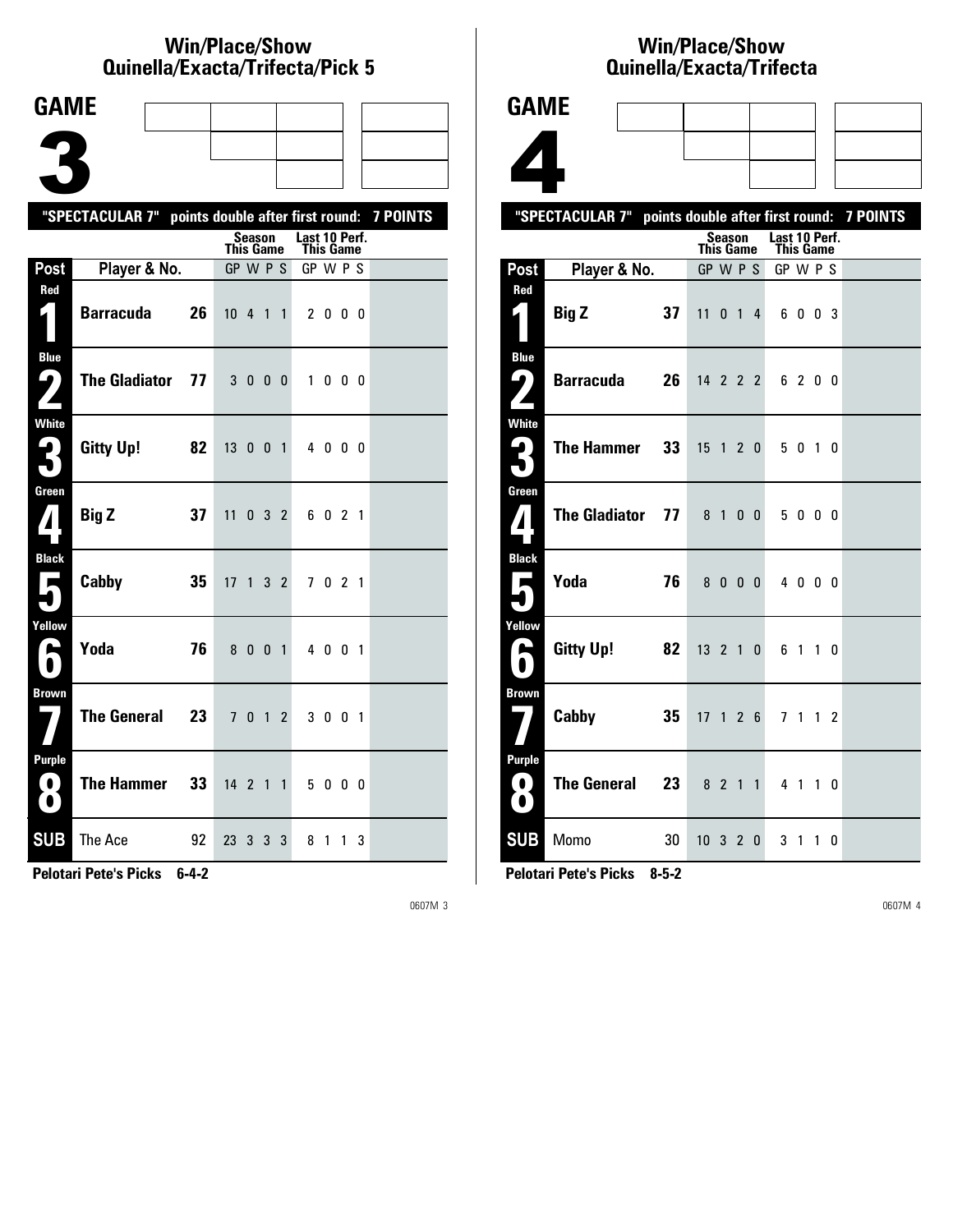# **Win/Place/Show Qui nel la/Exacta/Tri fecta**

| <b>GAME</b>                                                                          |                                                           |    |    |                            |                       |               |              |  |  |
|--------------------------------------------------------------------------------------|-----------------------------------------------------------|----|----|----------------------------|-----------------------|---------------|--------------|--|--|
|                                                                                      |                                                           |    |    |                            |                       |               |              |  |  |
|                                                                                      |                                                           |    |    |                            |                       |               |              |  |  |
|                                                                                      |                                                           |    |    |                            |                       |               |              |  |  |
|                                                                                      | "SPECTACULAR 7" points double after first round: 7 POINTS |    |    |                            |                       | Last 10 Perf. |              |  |  |
|                                                                                      |                                                           |    |    | Season<br><b>This Game</b> |                       | This Game     |              |  |  |
| Post<br>Red                                                                          | Player & No.                                              |    |    | GP W P S                   |                       | GP W P S      |              |  |  |
| $\mathbf{r}$                                                                         | <b>Wonder Boy</b>                                         | 12 |    | 19 2 2 2                   |                       |               | 7010         |  |  |
| <b>Blue</b><br>9                                                                     | Straight Dealin 10 13 0 0 4                               |    |    |                            |                       |               | 5 0 0 2      |  |  |
| <b>White</b><br>2                                                                    | Grave Digger 31                                           |    |    | $11$ 0 4 0                 |                       |               | 5 0 2 0      |  |  |
| Green<br>$\boldsymbol{I}$                                                            | <b>The Ace</b>                                            | 92 |    | $12 \t0 \t3 \t2$           |                       |               | 2 0 0 1      |  |  |
| <b>Black</b><br>П                                                                    | <b>Momo</b>                                               | 30 |    | 19 2 2 2                   |                       |               | 8 2 0 1      |  |  |
| Yellow<br>А                                                                          | <b>Cool Hand</b>                                          | 21 | 1  | $0\quad 0\quad 0\quad$     |                       |               | $0\,0\,0\,0$ |  |  |
| <b>Brown</b>                                                                         | <b>The Warrior</b>                                        | 60 |    | 19 7 3 5                   |                       |               | 9 4 2 3      |  |  |
| Purple<br>$\left( 0\right)$<br>$\left( \begin{array}{c} \bullet \end{array} \right)$ | <b>The Natural</b>                                        | 16 |    | $15 \t3 \t3 \t2$           |                       |               | 4 0 1 0      |  |  |
| <b>SUB</b>                                                                           | Gitty Up!<br>82                                           |    | 17 | 3 1                        | $\mathbf{2}^{\prime}$ |               | 5 2 0 0      |  |  |

**Pelotari Pete's Picks 4-3-1**

0607M 5

#### **Win/Place/Show Qui nel la/Exacta/Tri fecta/Super fecta**

| <b>GAME</b>                             |                                                     |                      |        |                   |                            |                          |             |          |
|-----------------------------------------|-----------------------------------------------------|----------------------|--------|-------------------|----------------------------|--------------------------|-------------|----------|
|                                         | Superfecta                                          |                      |        |                   |                            |                          |             |          |
|                                         |                                                     |                      |        |                   |                            |                          |             |          |
|                                         | "SPECTACULAR 9"<br>points double after first round: |                      |        |                   |                            |                          |             | 9 POINTS |
|                                         |                                                     | <b>This Game</b>     | Season |                   | Last 10 Perf.<br>This Game |                          |             |          |
| Post                                    | Player & No.                                        | GP W P S             |        |                   | GP W P S                   |                          |             |          |
| Red<br>4.                               | <b>Wonder Boy</b><br>$12 \,$                        | 16 2 2 2             |        |                   | 5 1                        |                          | $1 \quad 1$ |          |
| <b>Blue</b><br>4<br>$\mathbf{z}$        | <b>The Natural</b><br>16                            | $16$ 1 0 3           |        |                   |                            | 6001                     |             |          |
| <b>White</b><br>$\mathbf{G}_1$<br>5     | <b>Grave Digger</b><br>31                           | $12$ 1 2 2           |        |                   |                            | 5 1 0 0                  |             |          |
| Green<br>$\boldsymbol{I}$               | <b>The Warrior</b><br>60                            | $20 \t6 \t1$         |        | 4                 |                            | 9 1 1 2                  |             |          |
| <b>Black</b><br>Е                       | <b>Straight Dealin 10</b>                           | $11 \t1 \t0 \t3$     |        |                   |                            | 4 0 0 2                  |             |          |
| Yellow<br>۰<br>$\blacksquare$           | <b>The Ace</b><br>92                                | $14 \quad 1 \quad 1$ |        | 3                 |                            | 2000                     |             |          |
| <b>Brown</b>                            | <b>Cool Hand</b><br>21                              | $\mathbf{1}$         |        | $0\quad 0\quad 0$ |                            | $0\quad 0\quad 0\quad 0$ |             |          |
| <b>Purple</b><br>$\bullet$<br>$\bullet$ | 30<br>Momo                                          | 18 6 3 1             |        |                   |                            | 8 3 2 0                  |             |          |
| <b>SUB</b>                              | Big Z<br>37                                         |                      | 5 0 1  | $\mathbf{0}$      |                            | $0\,0\,0\,0$             |             |          |

**Pelotari Pete's Picks 5-1-2-6**